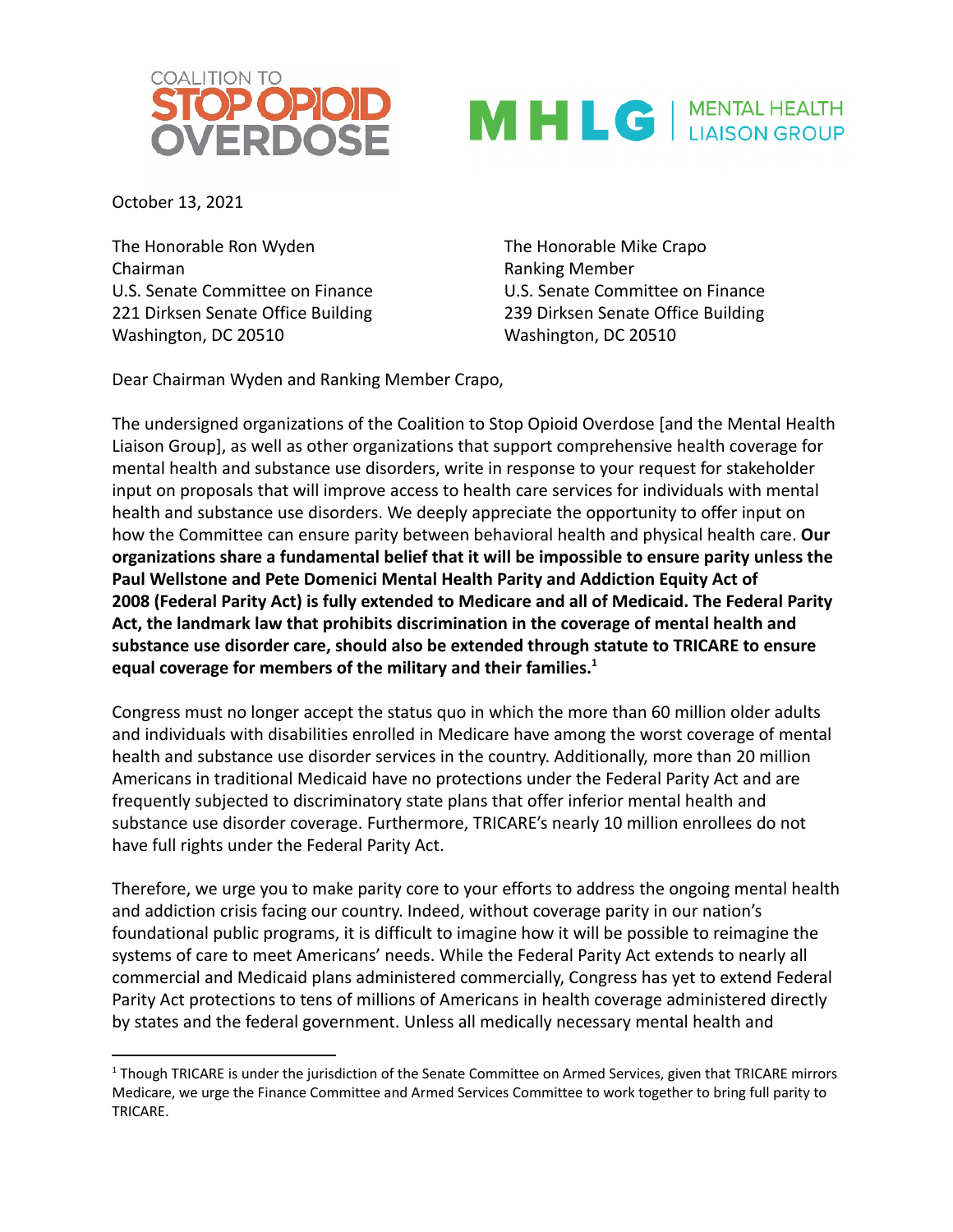substance use disorder services are covered by public and private payers in the same manner as physical health services, grant programs, pilot projects, and demonstrations will continue to fall short.

Medicare's discriminatory coverage provisions, in particular, are neither isolated nor minor. Its lack of adequate coverage for mental health and substance use disorder treatment is even more problematic, because the program serves as a benchmark for other forms of health coverage. For instance, gaps in Medicare are copied in TRICARE, and most commercial insurance plans rely on Medicare procedure codes, which do not exist for some mental health and substance use disorder services. Medicare fails to cover mental health crisis services, which commercial coverage mirrors, inhibiting the expansion of the nationwide 988 mental health crisis system that Congress has taken pains to set up through the National Suicide Hotline Designation Act of 2020. Additionally, Medicare sets provider reimbursement trends across the U.S. health care system, so disparities in its rate-setting process, which tend to undervalue mental health and substance use disorder services, are replicated elsewhere.

Examples of coverage deficiencies embedded within Medicare include:

- **190-Day Lifetime Limit on Inpatient Psychiatric Hospital Services.** No other medical condition has this limitation, which arbitrarily cuts off necessary treatment for individuals with serious mental illness.
- **Lacks Coverage of Intensive, Evidence-Based Interventions.** Medicare does not cover evidence-based, multi-disciplinary team interventions for people with the most severe mental health and substance use disorders. This includes Coordinated Specialty Care for early psychosis, Assertive Community Treatment (ACT) teams, and medical nutrition therapy for eating disorders.
- **Limited Coverage of Levels of Behavioral Health Care.** Medicare does not cover residential or intensive outpatient levels of care for mental health and substance use disorders. It also inadequately covers services within the American Society of Addiction Medicine (ASAM) Criteria's levels of substance use disorder care, including withdrawal management.<sup>2</sup>
- **No Coverage for Freestanding Community-Based Substance Use Disorder Treatment Facilities.** Medicare does not authorize payment for treatment in these facilities, which needlessly limits the availability of SUD treatment.<sup>3</sup>
- **Narrow Range of Covered Providers.** Medicare does not cover the services from the full range of providers that make up a significant part of the mental health and substance use disorder workforces.

[https://www.lac.org/resource/medicare-coverage-of-substance-use-disorder-care-a-landscape-review-of-benefit-c](https://www.lac.org/resource/medicare-coverage-of-substance-use-disorder-care-a-landscape-review-of-benefit-coverage-service-gaps-and-a-path-to-reform) [overage-service-gaps-and-a-path-to-reform](https://www.lac.org/resource/medicare-coverage-of-substance-use-disorder-care-a-landscape-review-of-benefit-coverage-service-gaps-and-a-path-to-reform)

<sup>&</sup>lt;sup>2</sup> For an extensive description of Medicare's gaps in substance use disorder coverage, see Ellen Weber and Deborah Steinberg, *Medicare Coverage of Substance Use Disorder Care: A Landscape Review of Benefit Coverage, Service Gaps and a Path to Reform*, Legal Action Center, February 1, 2021,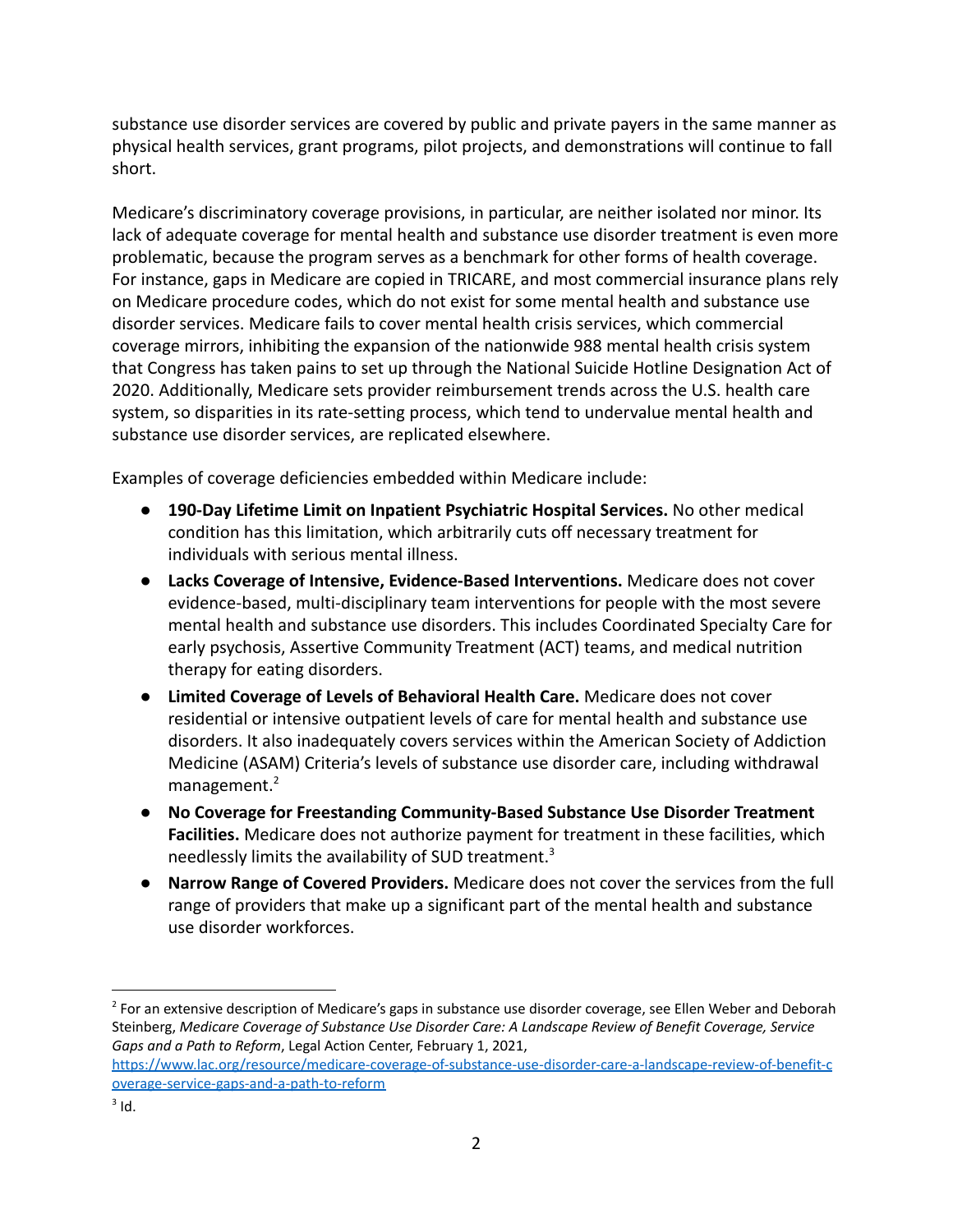● **Restrictions on Telehealth.** Medicare's coverage of mental health and substance use disorder telehealth services remains limited, including for audio-only, though some *temporary* flexibilities have been granted during the COVID-19 pandemic.

Just this summer, the CDC released shocking new data showing a 30 percent increase in overdose deaths in 2020.<sup>4</sup> Survey after survey shows that our country's mental health has been negatively impacted by the pandemic.<sup>5</sup> Suicides among Medicare beneficiaries have long been overlooked, despite the fact that men over 85 have the highest risk of any group.<sup>6</sup> We believe the widespread discounting of older adults' mental health and substance use disorder struggles has allowed Congress to accept Medicare's discriminatory structure for far too long. Now is the time to enact change.

While we are sure that fixing these coverage gaps will result in not-insignificant scores from the Congressional Budget Office, we urge you to remember two things. First, the longstanding discrimination against individuals with mental health and substance use disorders that is baked into the budgetary baseline should not be used to deny equal treatment. Second, research on the impact of previous parity expansions has shown that requiring equitable coverage has not resulted in significant increases in costs, in part because untreated and undertreated mental health and substance use disorders are associated with higher overall medical costs and greater disability (which is also a key Medicare eligibility category).<sup>7</sup>

Finally, we urge Congress to intentionally include both mental health and substance use disorders in efforts to reimagine coverage and care. Millions of Americans struggle with both a substance use disorder and a mental health disorder. Furthermore, the Mental Health Parity and Addiction Equity Act of 2008 applies to both. In fact, substance use disorders are included under the broader umbrella of mental disorders in the American Psychiatric Association's Diagnostic and Statistical Manual of Mental Disorders. We must not allow artificial divisions to be made moving forward; instead, Congress should apply parity and close coverage gaps for both.

<https://www.kff.org/coronavirus-covid-19/poll-finding/mental-health-impact-of-the-covid-19-pandemic/>.

<sup>4</sup> CDC, "Drug Overdose Deaths in the U.S. Up 30% in 2020," July 14, 2021, [https://www.cdc.gov/nchs/pressroom/nchs\\_press\\_releases/2021/20210714.htm.](https://www.cdc.gov/nchs/pressroom/nchs_press_releases/2021/20210714.htm)

<sup>&</sup>lt;sup>5</sup> Audrey Kearney, Liz Hamel, and Mollyann Brodie, "Mental Health Impact of the COVID-19 Pandemic, Kaiser Family Foundation, April 14, 2021,

<sup>&</sup>lt;sup>6</sup> Suicide Prevention Resource Center, "Older Adults," [https://www.sprc.org/populations/older-adults.](https://www.sprc.org/populations/older-adults)

 $<sup>7</sup>$  See, for example, Goldman HH, Frank RG, Burnam MA, et al. Behavioral health insurance parity for federal</sup> employees. *N Engl J Med*. 2006;354(13):1378-1386. <https://pubmed.ncbi.nlm.nih.gov/16571881/> Additionally, the Federal Parity Act allows any plan that is subject to its requirements to obtain an exemption for complying if the plan can demonstrate a 1% increase in premiums due to compliance with the Federal Parity Act. No plan has ever applied for or received such an exemption based on cost. There is also recent research from the independent research firm Milliman, which has shown how un/ undertreated mental health and substance use disorders drive physical health care costs must higher, see: Stoddard Davenport, T.J. Gray, and Steve Melek, Milliman, *How do individuals with behavioral health conditions contribute to physical and total healthcare spending*, Milliman, August 13, 2020, [https://www.milliman.com/-/media/milliman/pdfs/articles/milliman-high-cost-patient-study-2020.ashx.](https://www.milliman.com/-/media/milliman/pdfs/articles/milliman-high-cost-patient-study-2020.ashx)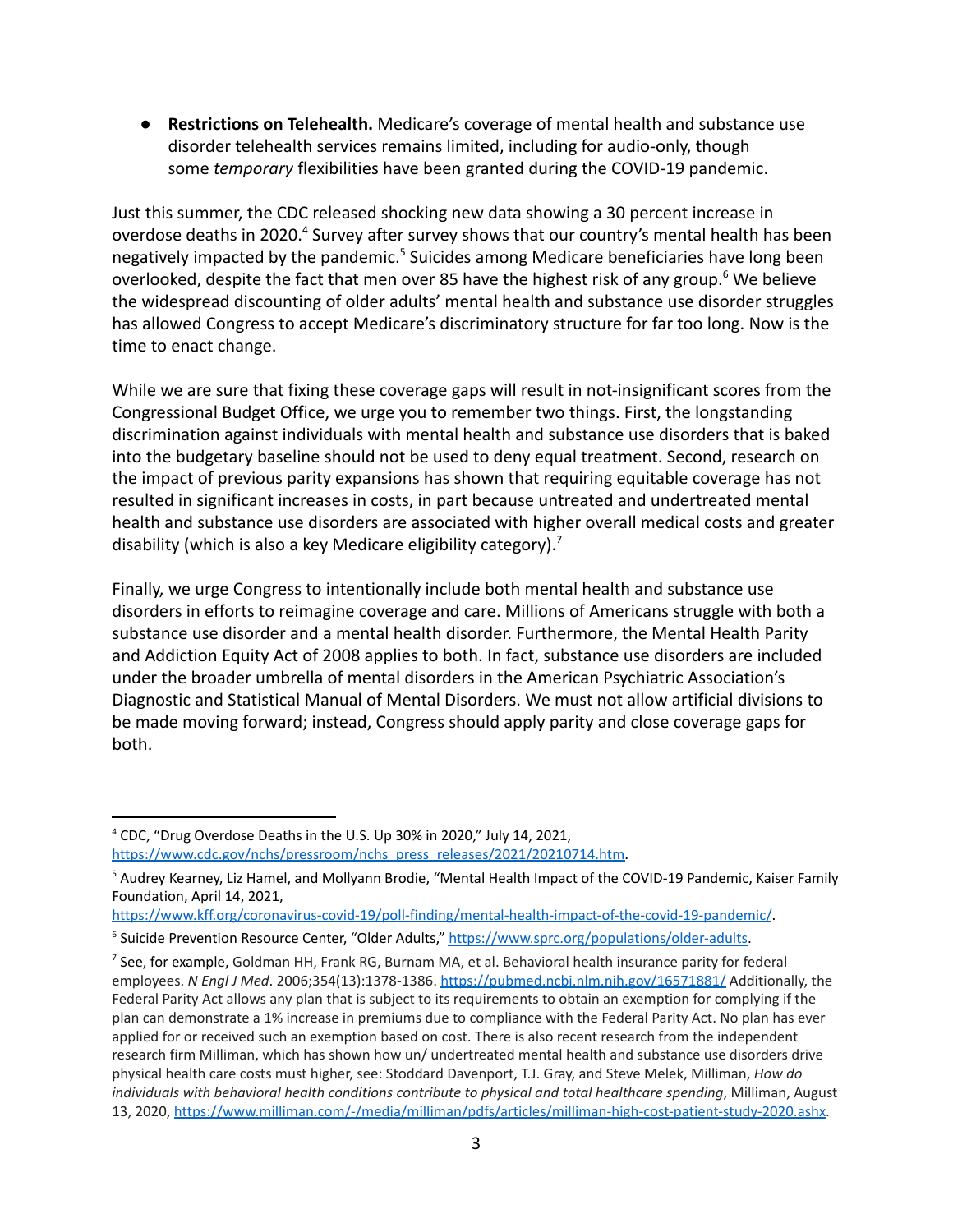Thank you for your important work to advance mental well-being in America. We stand ready to assist in any way possible to bring parity to Medicare, all of Medicaid, and fully to TRICARE in order to end discriminatory mental health and substance use disorder coverage in these programs, which is foundational to broader reforms.

Sincerely,

The Kennedy Forum American Psychiatric Association American Society of Addiction Medicine 2020 Mom A New PATH American Art Therapy Association American Association for Psychoanalysis in Clinical Social Work American Association of Child and Adolescent Psychiatry American Association of Nurse Anesthesiologists American Association on Health and Disability and Lakeshore Foundation American Foundation for Suicide Prevention American Group Psychotherapy Association American Mental Health Counselors Association American Nurses Association American Occupational Therapy Association American Osteopathic Academy of Addiction Medicine American Psychiatric Nurses Association American Psychoanalytic Association American Psychological Association Anxiety and Depression Association of America Association for Ambulatory Behavioral Healthcare The Carter Center Mental Health Program **Centerstone** Children and Adults with Attention-Deficit/Hyperactivity Disorder (CHADD) College of Psychiatric & Neurologic Pharmacists Depression and Bipolar Support Alliance Eating Disorders Coalition for Research, Policy & Action Education Development Center Families USA Global Alliance for Behavioral Health and Social Justice HIV Alliance Inseparable International OCD Foundation The Jed Foundation Maternal Mental Health Leadership Alliance Mental Health America The Michael J. Fox Foundation for Parkinson's Research MindWise Innovations